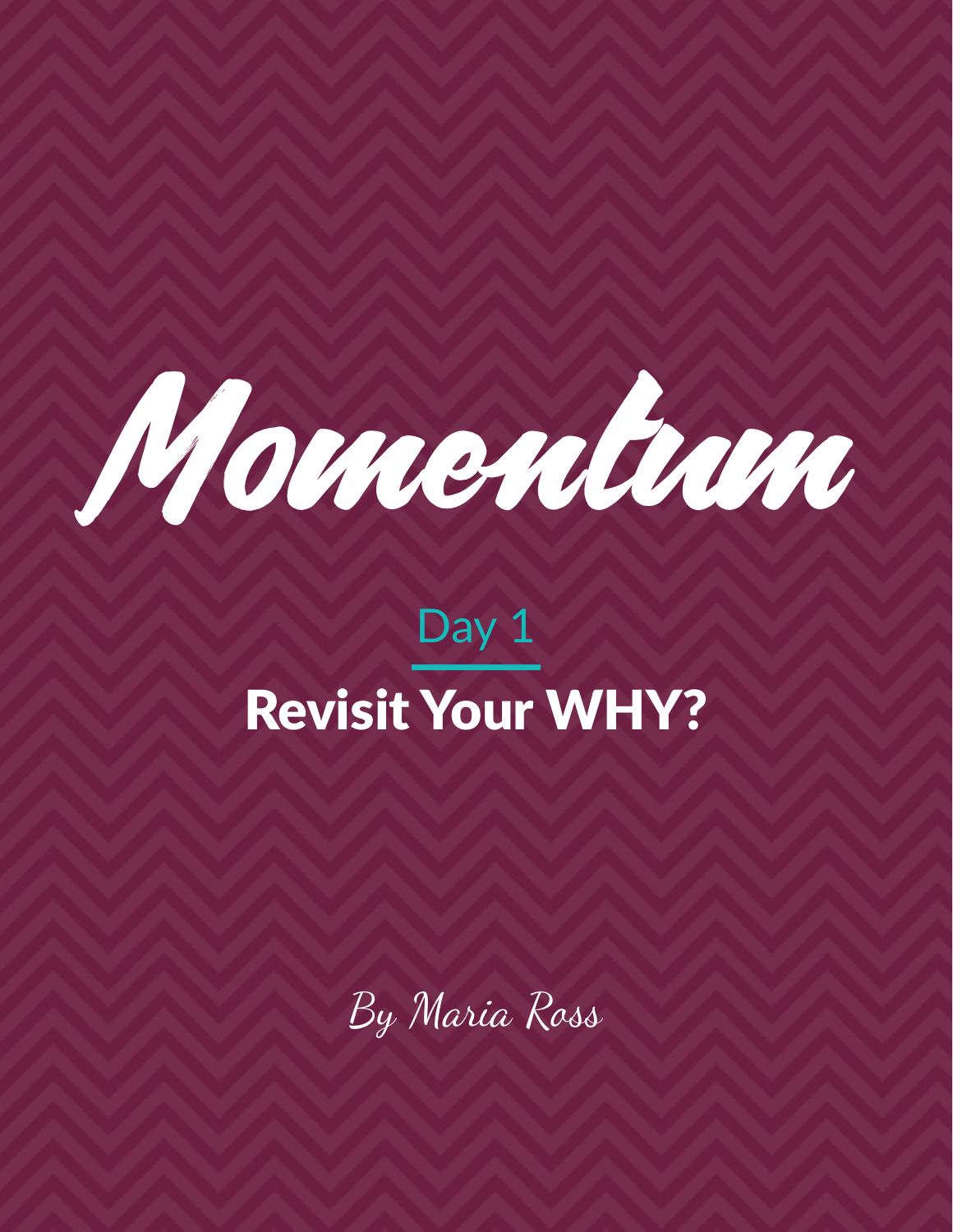# Here's What's Inside!

| Your Assignment: Articulate Your WHY 6 |
|----------------------------------------|
|                                        |
|                                        |
|                                        |

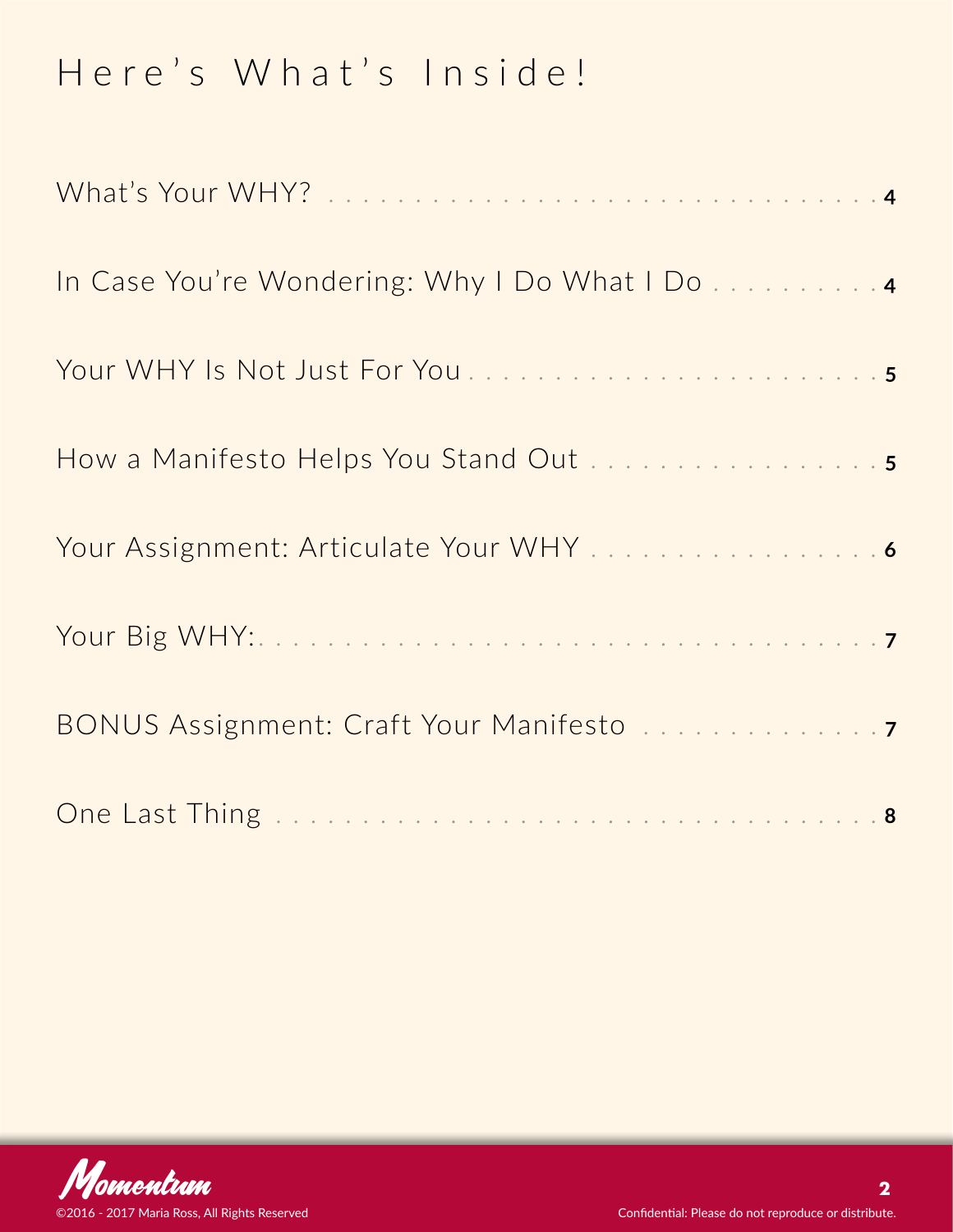# Day 1: Revisit Your WHY?

I have some tough love to drop on you.

When people need what you offer, they have many choices for how to fill their need. And often, when they make a decision, they may choose based on something more than just "what they get."

**People decide to buy from you not just because of what you sell, but because of** *how you make them feel.*

While this might not be the case for all commodities like salt or garbage bags, I'll bet you still buy certain products because here's "just something about that brand" that puts them a cut above their competition.

**[Dawn](http://dawn-dish.com/en-us)** promotes how their soap is used to clean and care for wildlife affected by oil spills and pollution. If given the choice, who wouldn't want to support a company who cleans those innocent, adorable little critters?

For every pair of shoes it sells, **[Tom's](http://www.toms.com/)** donates one pair to a child in need. They call this effort One for One™. When you buy from them, you help others.

**[Jeni's Splendid Ice Creams](https://jenis.com/about/)** is devoted to making the very best ice cream in the world, using natural ingredients, supporting sustainable suppliers and offering unique flavors not available anywhere else. You can feel good about indulging in this tasty treat.

And let's not forget personal brands we know and love….

**[Marie Forleo](http://www.marieforleo.com/)** is committed to helping women succeed in business and in life. She not only provides quality content, she often rallies her base to support causes such as clean water or educational opportunities for girls. When you join her tribe, you become part of something bigger.

**[Hiro Boga](http://hiroboga.com/about/)** teaches people how to create businesses with soul; businesses that connect with who you are as a sacred gift. She passionately believes this and shares her inspirations and nourishment so you immediately what she's all about. If you want to feel aligned and fulfilled in your business, she's your gal.

**[Kris Carr](http://kriscarr.com/meet-kris/)** shares her experience as a crazy sexy cancer survivor to coach you to a healthy and thriving life of your own. She is more than just products, recipes and health tips. Her fans are part of a "healthy living" movement and they love her sassy swagger.

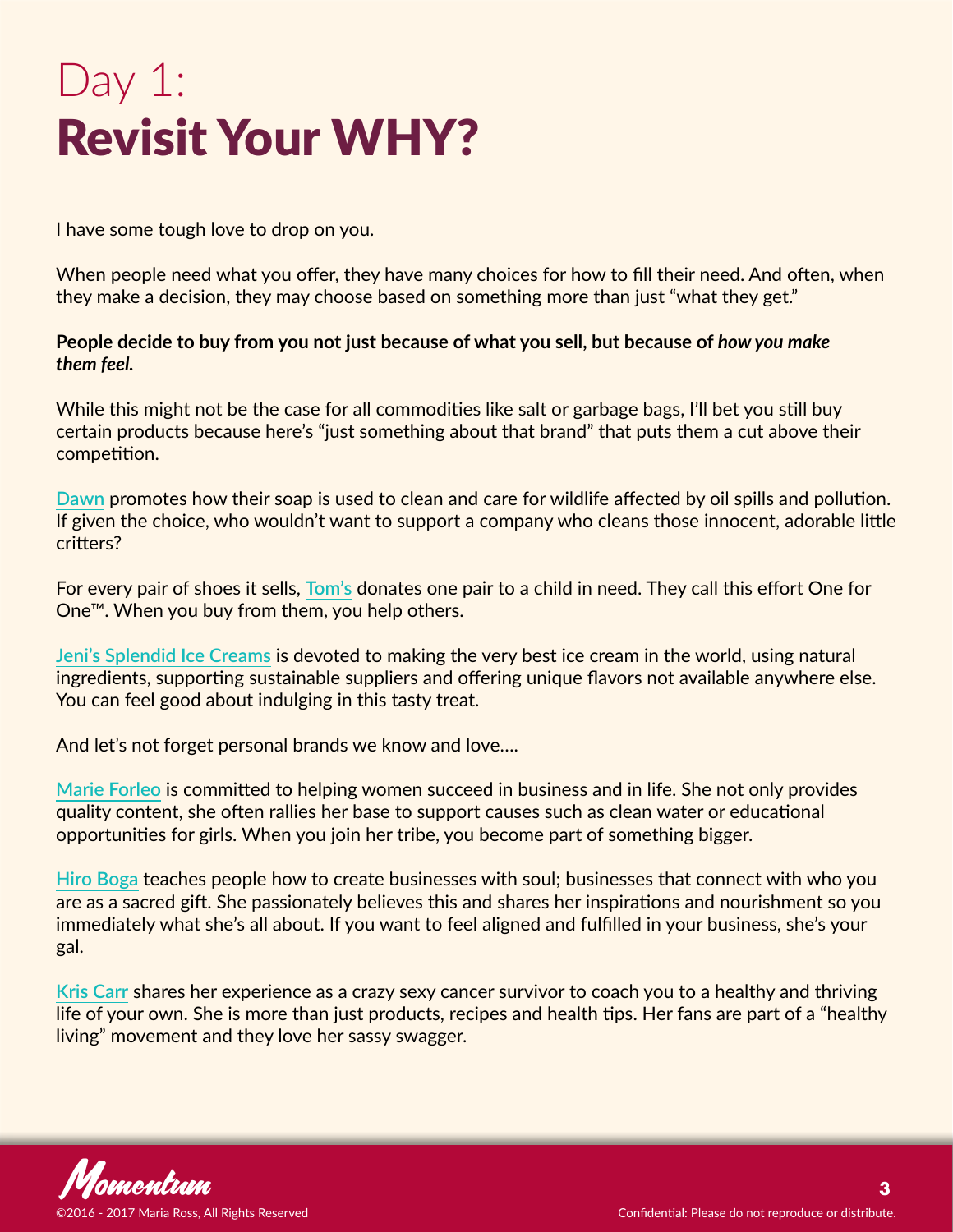<span id="page-3-0"></span>These companies and people do not necessarily provide something no one else can provide.

But one thing they clearly communicate? Their WHY.

# **What's Your WHY?**

You may have already heard of Simon Sinek and his Golden Circle. If not, he did a pretty awesome **[TED talk](https://www.youtube.com/watch?v=sioZd3AxmnE)** about it–and I was lucky enough to hear him speak at a conference years ago before he got really big. Simon's message is that powerful leaders (and brands) are born when you stop focusing so much on WHAT you do but instead, on WHY you do it.

Your Mission Statement. Your Raison D'Etre. Your WHY. Whatever you call it, , it's the key to a successful brand and powerful marketing. It's why we're going to start here, before diving into anything else.

There is a deeper reason you started your business or do your work. What lies underneath everything? Yes, yes, we all are in business to make money. But as my brand mentor Marty Neumeier once shared with me when I was writing, *[Branding Basics for Small Business](C:\Users\Riyanna\Desktop\bit.ly\brandingbasics2)*, if your only driver is money you won't get very far. It won't sustain you, attract loyal fans or keep the fire burning long-term.

#### People want to support something. They want to believe. And, frankly, so do you.

There are lots of ways to make money. But why are you choosing this particular path? Why did you launch this business/write that book/study this work? What is the real reason behind why–and how– you do it?

If this is not clear to you, the rest is a flimsy house of cards. In order to build a business that can evolve and sustain you, let's get crystal clear on your WHY.

## **In Case You're Wondering: Why I Do What I Do**

Let me pull back the curtain and reveal something: I have struggled over the years to get my arms around my own WHY. And I found the answer to be quite simple: *I am a storyteller who believes in the power of stories.* Stories can shape, motivate, teach, ignite, delight, provoke and move people beyond anything we thought possible. A well-told, witty, clever story is incredibly sexy.

I also believe that businesses can stand for something more than profits because they have influential power to enhance the world and improve lives, if they so choose. No matter how big or small, businesses have the power to use marketing and communication to share amazing stories that highlight good instead of evil. And I want to use my platform to share even more stories: to shine a light on and give back to worthy causes, rally people together and inspire them to make the world better.

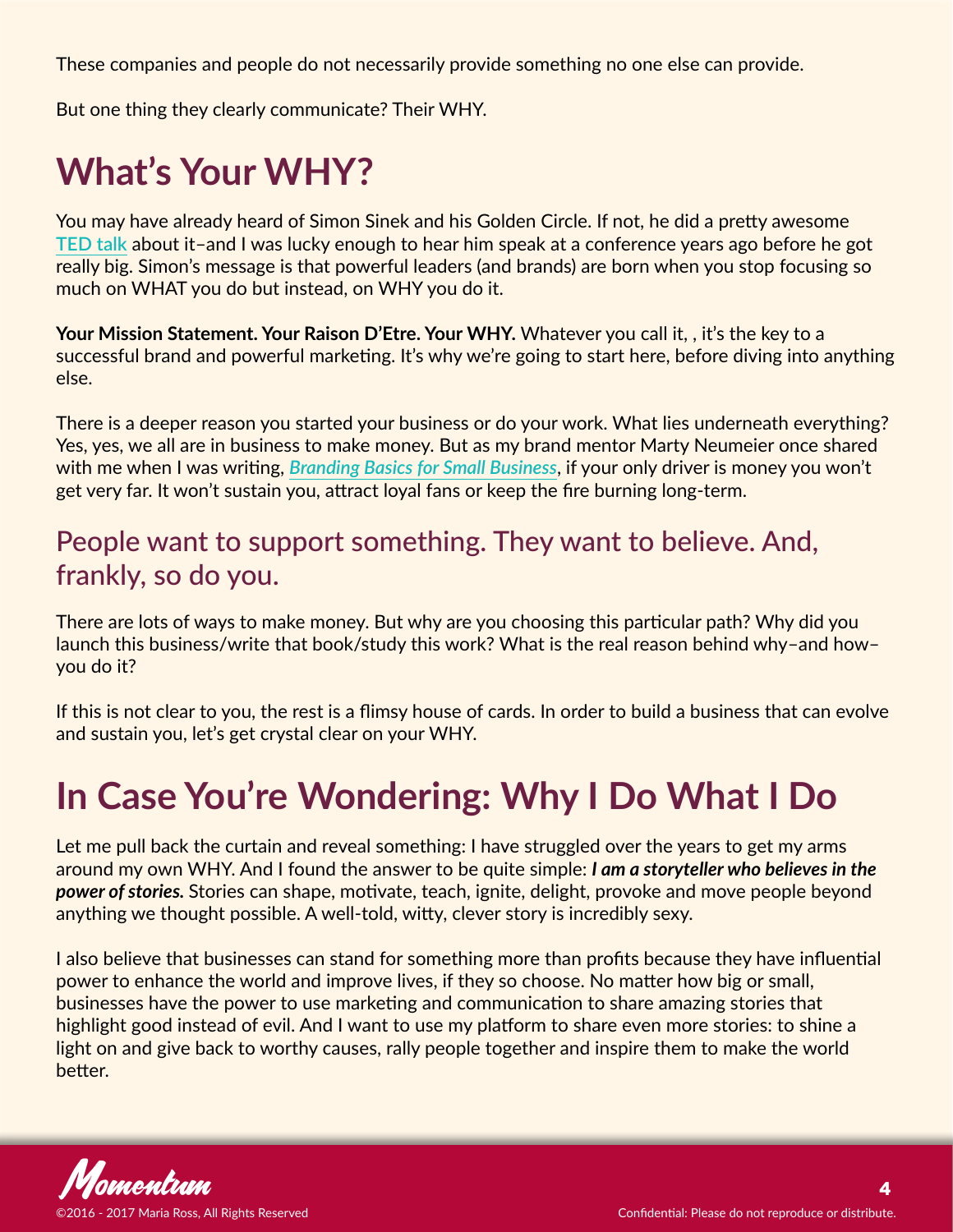<span id="page-4-0"></span>*My WHY is to share stories that engage, inform and delight.* PS, that's my mission statement, both personally and professionally.

**WHAT I do supports that WHY.** And all the different avenues I take help fulfill that WHY: consulting, writing, speaking, acting. But always, the WHY behind is my never-changing cornerstone. *"I am a storyteller because stories inspire us and the world needs more love."* 

With my WHY in hand, I can confidently create new offerings, projects or speaking topics-all related to this core belief. My hope is that today's assignment helps you do the same.

## **Your WHY Is Not Just For You**

Your WHY can do even more than just steer your own internal efforts. It can be the bright light that attracts your ideal audience to you like a moth to flame, and makes them rally behind you over someone else.

#### **When you communicate your WHY, you tell the world:** *This is who I am; this is how I work; If you dig it, great! Let's chat. If not, thanks for stopping by.*

Your WHY filters out people who are not a good match for you because they can self-select if they want to be part of your tribe. It's your nightclub bouncer: You only want to get into this party if you're down with what I'm all about.

**Please understand:** This means you cannot–and should not–please everyone. Building an irresistible brand is not about being pleasing the masses. You want to put a stake in the ground and stand for something. Once you do, the exact people will be drawn to you like moths to flame. But only if you're clear. As I always love to say…

#### If you try to be all things to all people, you will be nothing to no one.

#### **How a Manifesto Helps You Stand Out**

Once you articulate your WHY, it's a lot easier to craft a manifesto.

**What is a manifesto?** It's your personal philosophy that encapsulates your WHY but also your vibe. Who are you? What are you all about? What is your tone? This is not just a vanity play. It's gives people a sense of what it's like to work with you and will attract the right people–and repel the wrong ones. **This unique philosophy is how you differentiate your brand and stand out.**

You can post a Manifesto on your website's About page, or as a hybrid bio/manifesto, **[as I have](http://red-slice.com/about/)**, lovingly called a *Biofesto*) or as a completely separate page called "Manifesto", "Philosophy", or "How I Work." You can also share links to it in your social media profiles or your email newsletter. It might also be helpful to include this with your bio at the end of proposals. However you share it is up to you!

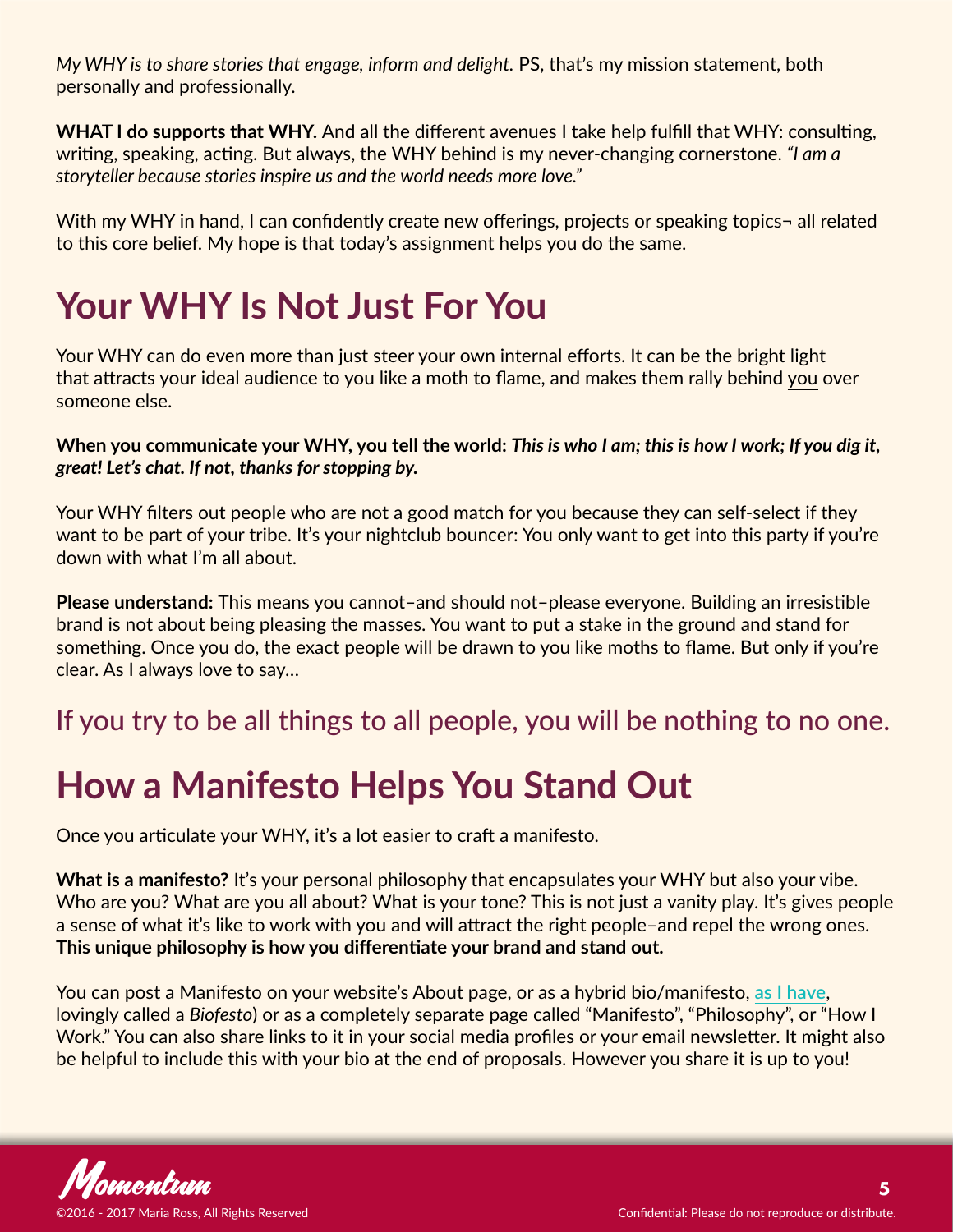#### <span id="page-5-0"></span>**Some examples:**

The queen of manifesto-writing, **[Alexandra Franzen](http://www.alexandrafranzen.com/about/)**

Here's **[one](http://www.withpause.com/about/)** we crafted with my amazing client, Renee Metty of With PAUSE.

Here's **[another](http://www.startwithyou.co/mission-values/)** from a client, Karen Ross and her fabulous coaching firm Start With You

And **[an awe-inspiring one](http://souldust.com/about/#manifesto)** for my client, Souldust.

#### **Your Assignment: Articulate Your WHY**

*NOTE: If you are just starting out, this may be a new exercise for you. But…if your business is in full-swing, you might be thinking, "Yawn, Maria, I've already done this!" Trust me: there is huge value in revisiting this often to ensure you haven't strayed. If you're here, you're committed to reinvigorating your business–and yourself–and revisiting your WHY is the place to start.*

**Here are some prompts to help you land on your WHY.** You don't have to answer them all but they may get your creative juices flowing! Feel free to be soulful, sweary, poignant, light, profound, funny, snarky….answer these in your own authentic inner voice:

| <u>I value</u>                                                                    |                                                                                                                                                                                                                                      |  |
|-----------------------------------------------------------------------------------|--------------------------------------------------------------------------------------------------------------------------------------------------------------------------------------------------------------------------------------|--|
|                                                                                   |                                                                                                                                                                                                                                      |  |
|                                                                                   |                                                                                                                                                                                                                                      |  |
| The most important people or things in my life are ______________________________ |                                                                                                                                                                                                                                      |  |
|                                                                                   |                                                                                                                                                                                                                                      |  |
|                                                                                   |                                                                                                                                                                                                                                      |  |
|                                                                                   |                                                                                                                                                                                                                                      |  |
|                                                                                   | was a profound turning point in my life and it taught me that the metapole of a profound turning point in my life and it taught me that the                                                                                          |  |
|                                                                                   |                                                                                                                                                                                                                                      |  |
|                                                                                   |                                                                                                                                                                                                                                      |  |
|                                                                                   | and <u>second and second and second and second and second and second and second and second and second and second and second and second and second and second and second and second and second and second and second and second a</u> |  |
|                                                                                   |                                                                                                                                                                                                                                      |  |

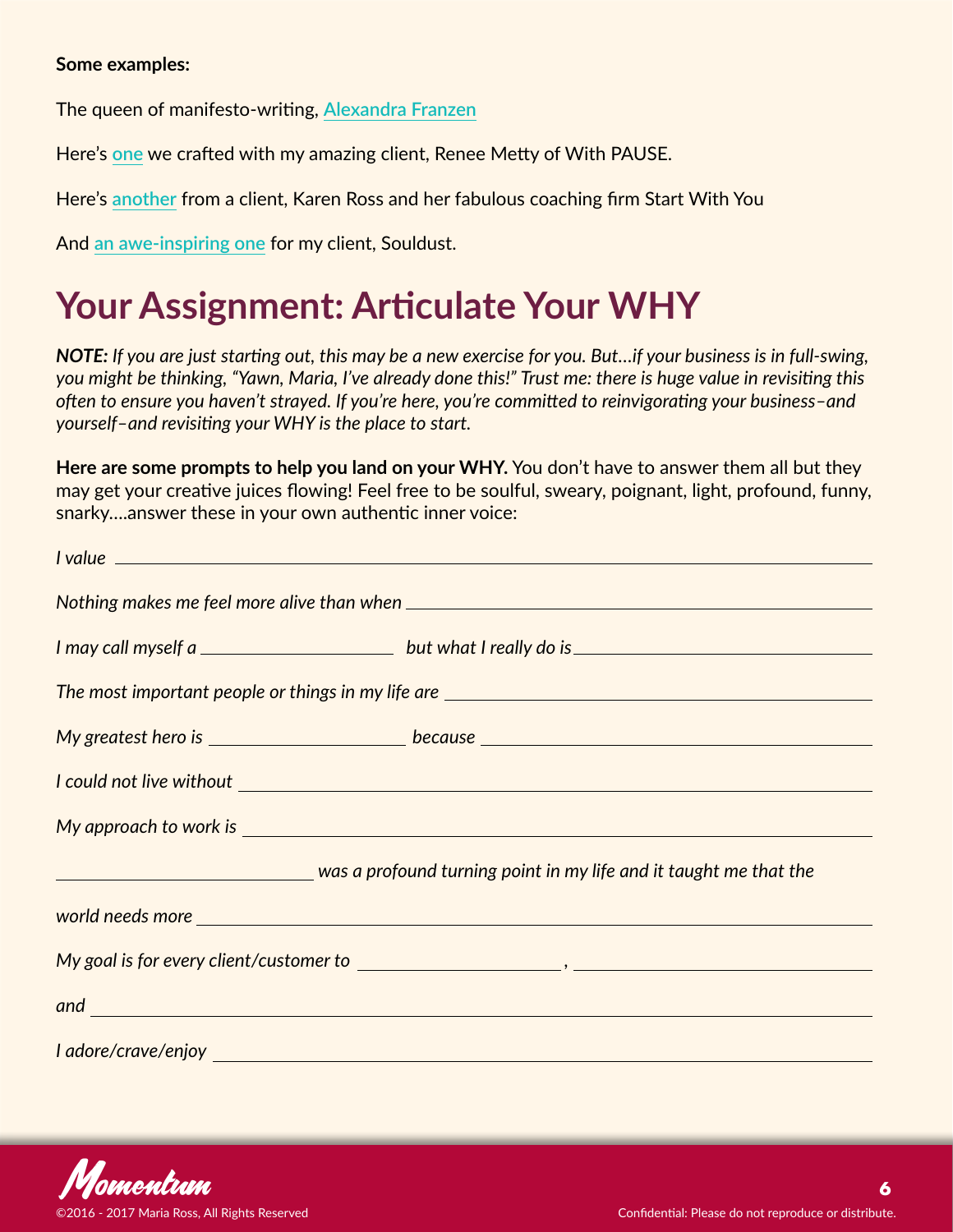<span id="page-6-0"></span>

| If I could teach people one thing, it would be _________________________________                                      |
|-----------------------------------------------------------------------------------------------------------------------|
|                                                                                                                       |
|                                                                                                                       |
|                                                                                                                       |
|                                                                                                                       |
|                                                                                                                       |
| <u>is something that lights me up inside.</u> We say that the same of the same of the same of the same of the same of |
|                                                                                                                       |
|                                                                                                                       |
|                                                                                                                       |
|                                                                                                                       |
| My deepest wish is that when I die, people will say I ___________________________                                     |

## **Your Big WHY:**

A the end of the day, my mission/purpose/why is to

### **BONUS Assignment: Craft Your Manifesto**

If you have time now, please feel free to take this extra step and share it with us. Or save this for later…

Use your answers to craft your Manifesto draft. This does not have to be perfect! Just write what comes to you, as it comes. Do not edit yourself!: